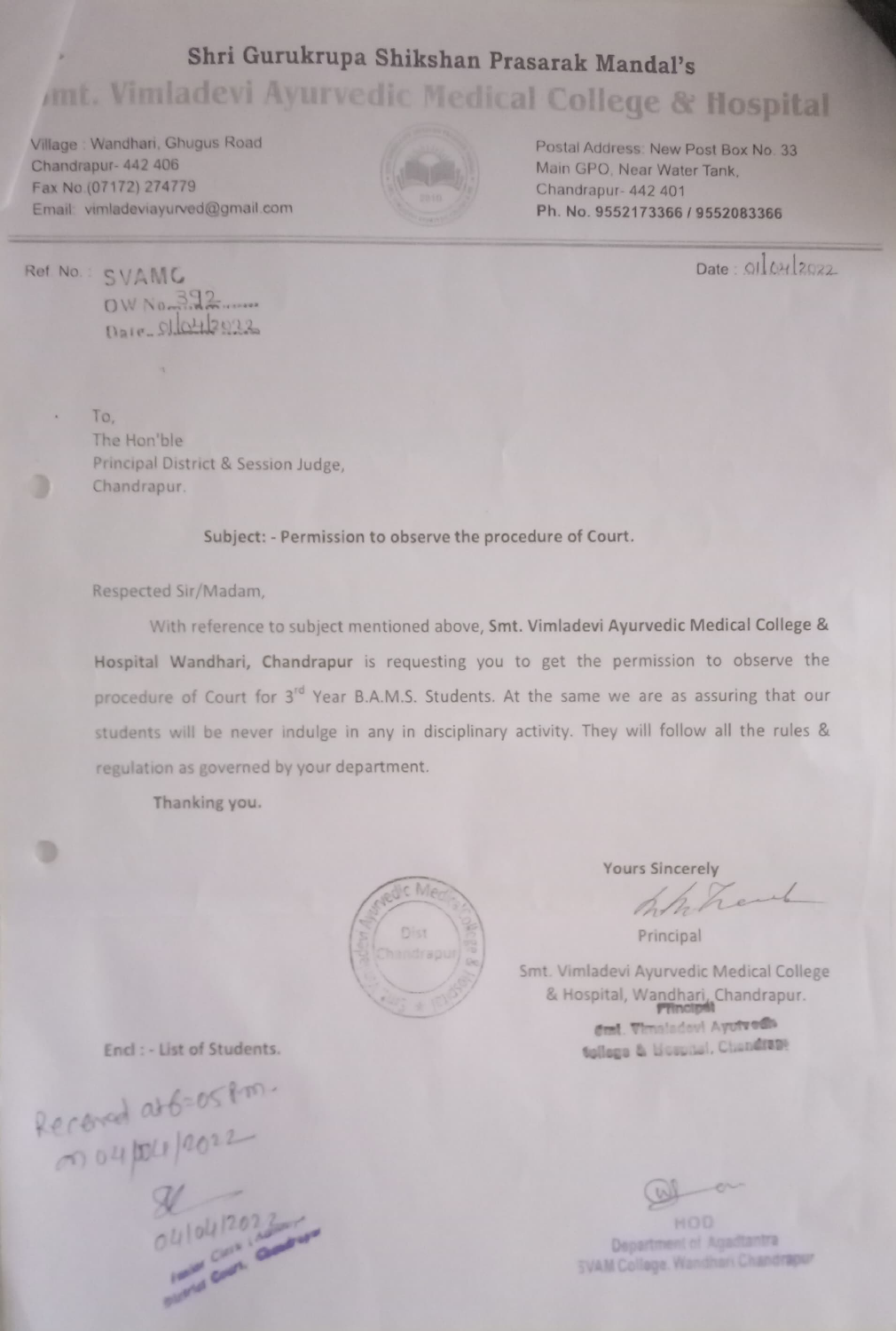$O.W.No./Admn./1863/2022$ District Court, Chandrapur. Dated:  $25^{\frac{1}{2}}$  April, 2022.

> SVAMC IW No. 335(A) Date..Q/05.2022

The Principal, Smt. Vimladevi Ayurvedic Medical College & Hospital, Wandhari, Ghugus Road, New Post Box No. 33, Chandrapur 442 406.

**Subject**: Permission to observe the procedure of Court.

Refnce: Your letter No. SVAMC/392, dated 01/04/2022.

Sir,

With reference to the subject noted above, I am directed by the Hon'ble Principal District and Sessions Judge, Chandrapur to inform you that the students of 3rd Year B.A.M.S. of your college are permitted to attend the Court to observe the procedure of Court. The copies of letter under reference has already been circulated to all Courts at Chandrapur and District Govt. Pleader & P.P., Chandrapur vide this office Endt.No./Admn./1589/2022, dated 05/04/2022.

Submitted for information.

Yours faithfully,

 $Resistrar, 1514$ 

District Court, Chandrapur.

To,

By E-mail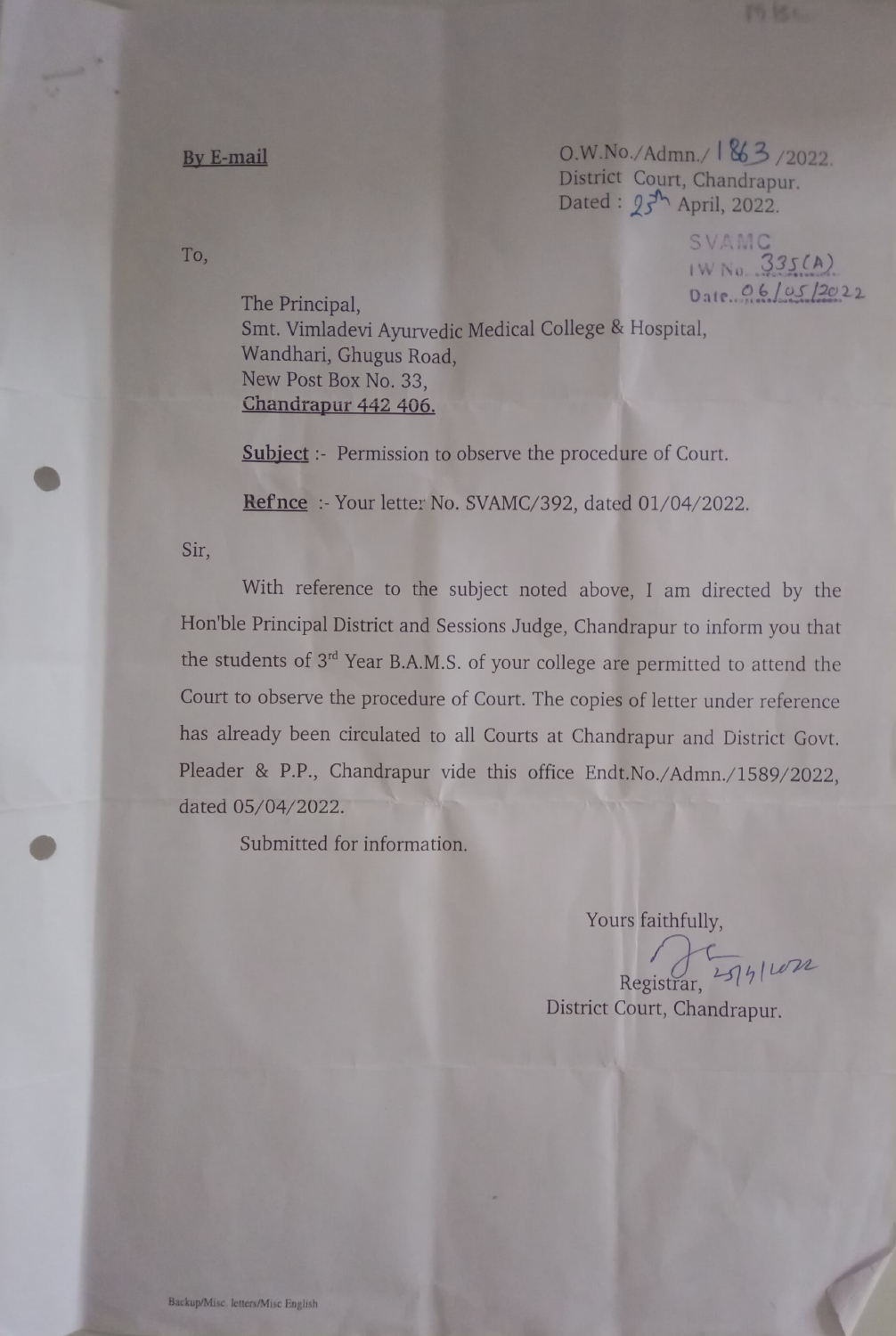Smt Vimladevi Ayurvedic Medical College & Hospital, Wandhari, Chandrapu

## DEPARTMENT OF AGADTANTRA

#### EDUCATIONALVISIT



#### 24 MAY 2022

# EDUCATIONAL VISIT REPORT

To,

The principal,

SVAMCH, Wandhari

Respected Madam,

As per the guidelines of CCIM and MUHS, Visits are included to expose the students about various sections. Court is one of the parts of that. Department of Agadtantra had sent request letter via Principal SVAMCH to Principal District and Session Judge, Chandrapur on dated 04/04/2022. The request has been approved on dated 25<sup>th</sup> April 2022 via mail.

Visit was scheduled accordingly on dated 24<sup>th</sup> May 2022, 42 Students were present for visit, Dr Akhilesh Deshmukh was the faculty present with students.

Students saw the court room thoroughly and arrangement of court along with various sections and various departments.

Thanking You.

Lecturer / Redder / Prbfessor Department of Agadtantra SVAM College Wandhari. Chandrapur

**P'Hucipai Gml, Vimaladevi Ayutv edh. Sallage & Hoanidal Charde**